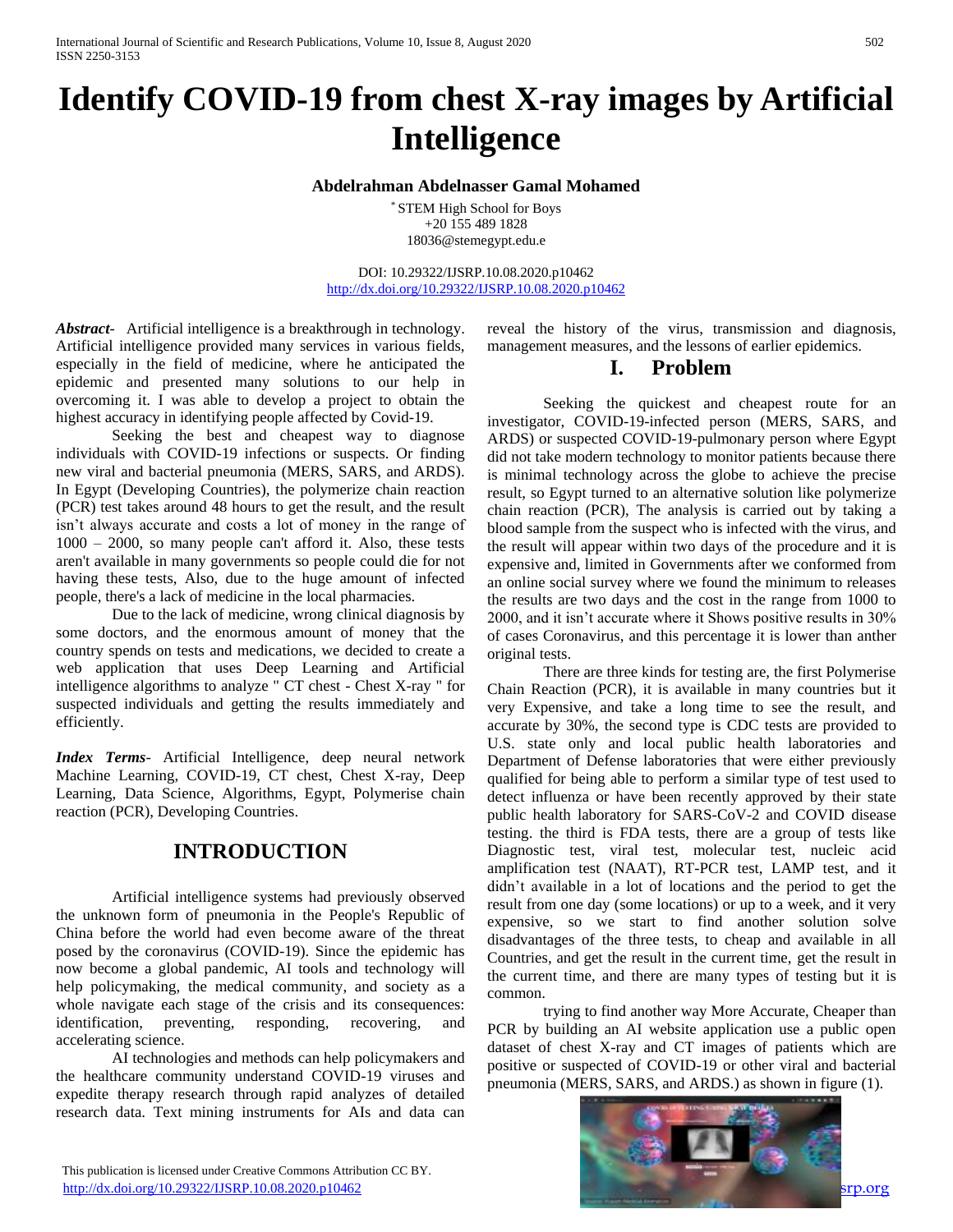With the Chest X-Ray dataset, develop a Machine Learning Model to classify the X Rays of Healthy vs Pneumonia (Corona) affected patients & this model powers the AI application to test the Corona Virus in Faster Phase Data will be collected from public sources as well as through indirect collection from hospitals and physicians, where Corona - COVID19 virus affects the respiratory system of healthy individual  $&$  Chest X-Ray which is shown in figure (2) is one of the important imaging methods to identify the coronavirus.



# **II. Background**

In the context of a COVID-19 pandemic, we want to improve prognostic predictions to triage and manage patient care. Data is the first step to developing any diagnostic/prognostic tool. While there exist large public datasets of more typical chest X-rays from the NIH [Wang 2017], Spain [Bustos 2019], Stanford [Irvin 2019], MIT [Johnson 2019] and Indiana University [Demner-Fushman 2016], there is no collection of COVID-19 chest X-rays or CT scans designed to be used for computational analysis.

The 2019 novel coronavirus (COVID-19) presents several unique features [Fang, 2020,](https://pubs.rsna.org/doi/10.1148/radiol.2020200432) and [Ai 2020.](https://pubs.rsna.org/doi/10.1148/radiol.2020200642) While the diagnosis is confirmed using polymerase chain reaction (PCR), infected patients with pneumonia may present on chest X-ray and computed tomography (CT) images with a pattern that is only moderately characteristic for the human eye [Ng, 2020.](https://pubs.rsna.org/doi/10.1148/ryct.2020200034) In late January, a Chinese team published a paper detailing the clinical and paraclinical features of COVID-19. They reported that patients present abnormalities in chest CT images with most having bilateral involvement [Huang 2020.](https://www.thelancet.com/journals/lancet/article/PIIS0140-6736(20)30183-5/fulltext) Bilateral multiple lobular and subsegmental areas of consolidation constitute the typical findings in chest CT images of the intensive care unit (ICU) patients on admission [Huang 2020.](https://www.thelancet.com/journals/lancet/article/PIIS0140-6736(20)30183-5/fulltext) In comparison, non-ICU patients show bilateral ground-glass opacity and subsegmental areas of consolidation in their chest CT images [Huang 2020.](https://www.thelancet.com/journals/lancet/article/PIIS0140-6736(20)30183-5/fulltext) In these patients, later chest CT images display bilateral ground-glass opacity with resolved consolidation [Huang 2020.](https://www.thelancet.com/journals/lancet/article/PIIS0140-6736(20)30183-5/fulltext)

This information from Ieee8023/covid-chestxray-dataset.

## **III. Idea**

First, identify the problem which conformed by the online survey and try to solve it by creating new idea solve the disadvantage of the main problem as we explained before, I develop an AI web application by that using Deep Learning and Artificial intelligence to analyze " CT chest - Chest X-ray " by using datasets which X-ray images obtained from two different sources were used for the diagnosis of COVID-19. A COVID-19 X-ray image database was developed by [Cohen JP](https://github.com/ieee8023/COVID-chestxray-dataset) using images from various open access sources.

This database is constantly updated with images shared by researchers from different regions, to can define if the input is Xray for chest or not by learning the stats of PA, AP, and AP Supine views, and use Convolutional type Neural Network to identify Covid-19 positive patients using X-Ray images, then deploy the previously CNN model and Training the CNN, and create Convolutional Neural Network Architecture, The model is sensitive in detecting pneumonia disease. Although the model can predict pneumonia positively and marked as no findings in the dataset.



In a web application using a Python backend with a Flask web development framework and other Modules like TensorFlow, Keras, and OpenCV modules to connect ipynb with python then Create the data set and connected it by the database for Positive X-Ray images the data Database collected from Joseph Paul Cohen. Postdoctoral Fellow, Mila, the University of Montreal for the dataset below for corona dataset & 80% dataset collected from different sources like IEEE COVID-chestx-raydataset and Kaggle Corona Hack -Chest X-Ray-Dataset, then after finished the backend connected it with The frontend of the website is created with HTML and JavaScript and use some library like Bootstrap, and jQuery.

# **IV. Conclusion**

In this study, we have proposed a deep learning-based model to detect and classify COVID-19 cases from X-ray images. Our model is fully automated with an end-to-end structure without the need for manual feature extraction. Our developed system can perform binary and multi-class tasks with accuracy in the range of 98.08% to 87.02%, respectively. Expert radiologists assess the efficiency of the built model and can